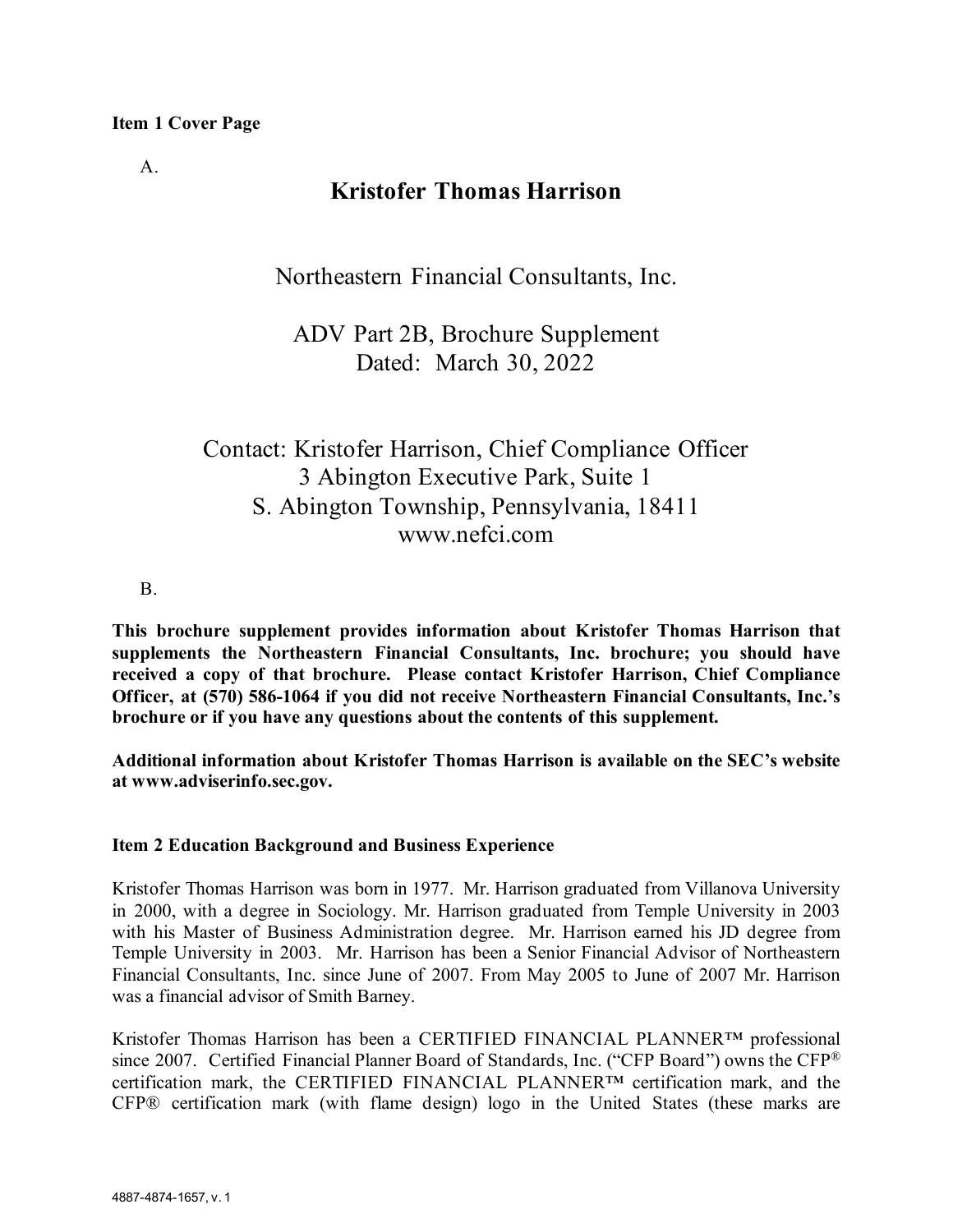collectively referred to as the "CFP® marks"). The CFP Board authorizes use of the CFP® marks by individuals who successfully complete the CFP Board's initial and ongoing certification requirements.

The CFP® certification is a voluntary certification; no federal or state law or regulation requires financial planners to hold CFP® certification. It is recognized in the United States and a number of other countries for its (1) high standard of professional education; (2) stringent code of conduct and standards of practice; and (3) ethical requirements that govern professional engagements with clients. Currently, more than 88,000 individuals have obtained CFP® certification.

To attain the right to use the CFP® marks, an individual must satisfactorily fulfill the following requirements:

- Education Complete a college-level course of study addressing the financial planning subject areas that CFP Board's studies have determined as necessary for the competent and professional delivery of financial planning services or an accepted equivalent, including [completion of a financial plan development capstone course,](https://www.cfp.net/become-a-cfp-professional/cfp-certification-requirements/education-requirement/capstone-course) and attain a Bachelor's Degree from an accredited college or university. CFP Board's financial planning subject areas include professional conduct and regulation, general principles of financial planning, education planning, risk management and insurance planning, investment planning, income tax planning, retirement savings and income planning, and estate planning;
- Examination Pass the comprehensive CFP® Certification Examination. The examination, administered in 6 hours, includes case studies and client scenarios designed to test one's ability to correctly diagnose financial planning issues and apply one's knowledge of financial planning to real world circumstances;
- Experience CFP Board requires 6,000 hours of experience through the Standard Pathway, or 4,000 hours of experience through the Apprenticeship Pathway that meets additional requirements; and
- Ethics Agree to be bound by CFP Board's *Code of Ethics and Standards of Conduct*, which put clients' interest first; acknowledge CFP Board's right to enforce them through its *Disciplinary Rules and Procedures;* comply with the *Financial Planning Practice Standards* which determine what clients should reasonably expect from the financial planning engagement and complete a CFP® Certification Application which requires disclosure of an individual's background, including involvement in any criminal, civil, governmental, or self-regulatory agency proceeding or inquiry, bankruptcy, customer complaint, filing, termination/internal reviews conducted by the individual's employer or firm.

Individuals who become certified must complete the following ongoing education and ethics requirements in order to maintain the right to continue to use the CFP® marks:

• Continuing Education – Complete 30 hours of continuing education hours accepted by the CFP Board every two years, including two hours on the *Code of Ethics* and other parts of the *Standards of Professional Conduct*, to maintain competence and keep up with developments in the financial planning field; and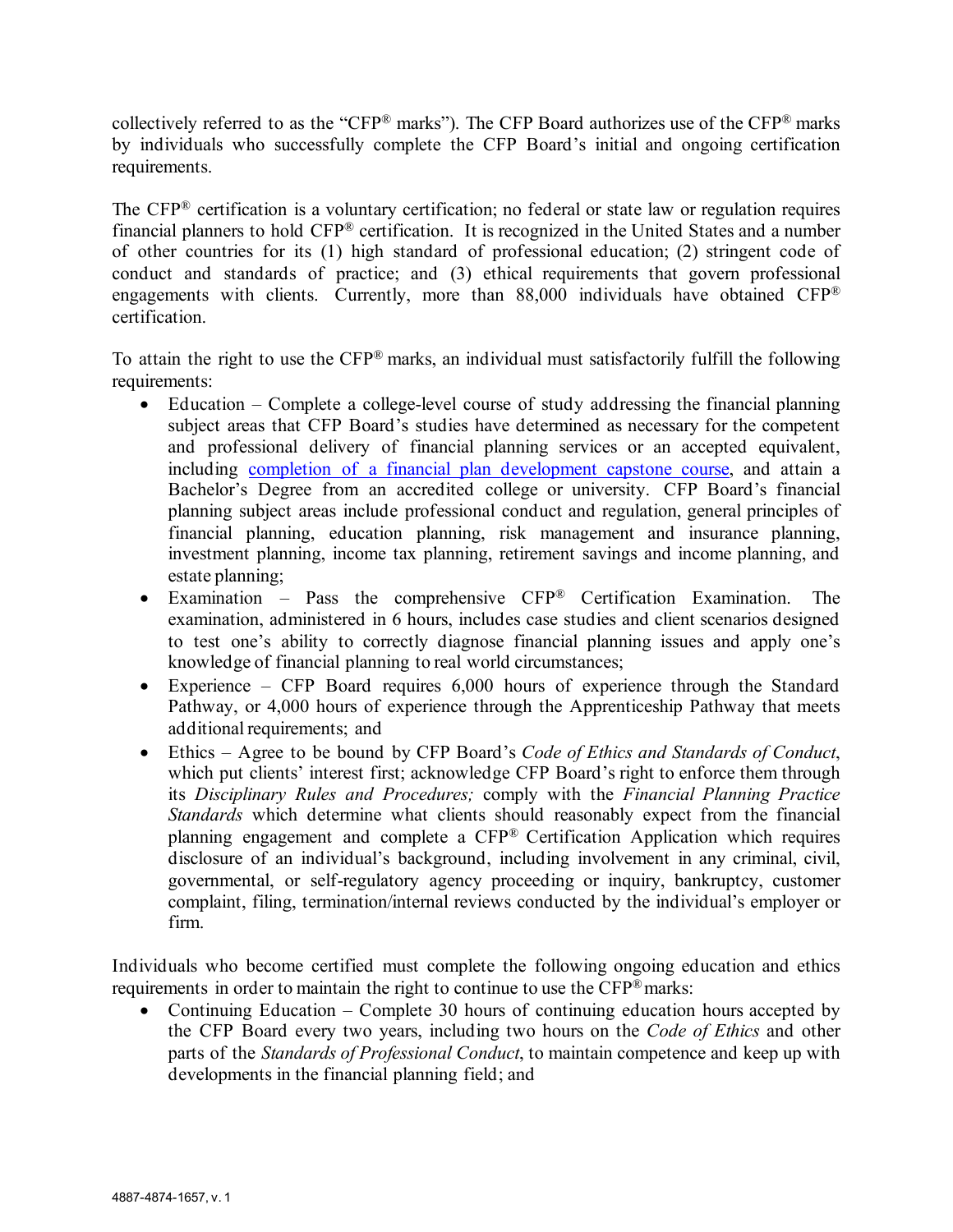- Ethics  $CFP^®$  professionals agree to adhere to the high standards of ethics and practice outlined in CFP Board's Code of Ethics and Standards of Conduct and to acknowledge CFP Board's right to enforce them through its Disciplinary Rules and Procedures. The Code of Ethics and Standards of Conduct require that CFP Professionals provide financial planning services in the best interests of their clients.
- Certification Application Properly complete a Certification Application to (i) acknowledge voluntary adherence to the [terms and conditions of certification with CFP](https://www.cfp.net/utility/terms-and-conditions-of-certification-and-license)  [Board](https://www.cfp.net/utility/terms-and-conditions-of-certification-and-license) and (ii) disclose any involvement in criminal and civil proceedings, inquiries or investigations, bankruptcy filings, internal reviews and customer complaints.

CFP® professionals who fail to comply with the above standards and requirements may be subject to CFP Board's enforcement process, which could result in suspension or permanent revocation of their CFP® certification.

You may [verify an individual's CFP®](https://www.cfp.net/verify-a-cfp-professional) certification and background through the CFP Board. The verification function will allow you to verify an individual's certification status, CFP Board's disciplinary history and any bankruptcy disclosures in the past ten years. Additional regulatory information may also be found through [FINRA'S BrokerCheck](https://brokercheck.finra.org/) and the [SEC's Investment](https://www.adviserinfo.sec.gov/IAPD/Default.aspx)  [Adviser Public Disclosure databases,](https://www.adviserinfo.sec.gov/IAPD/Default.aspx) which are free tools that may be used to conduct research on the background and experience of CFP® professionals and those who held CFP® certification at one time, including with respect to employment history, regulatory actions, and investmentrelated licensing information, arbitrations, and complaints.

## **Item 3 Disciplinary Information**

None.

# **Item 4 Other Business Activities**

- A. The supervised person is not actively engaged in any other investment-related business or occupation.
- B. The supervised person is not actively engaged in any non-investment-related business or occupation for compensation. While Mr. Harrison is licensed as an attorney in his separate individual capacity, he does not provide legal services or hold himself out as providing legal services. Therefore, Mr. Harrison does not provide legal services to any of Registrant's clients, and no corresponding attorney-client relationship can be established.

## **Item 5 Additional Compensation**

None.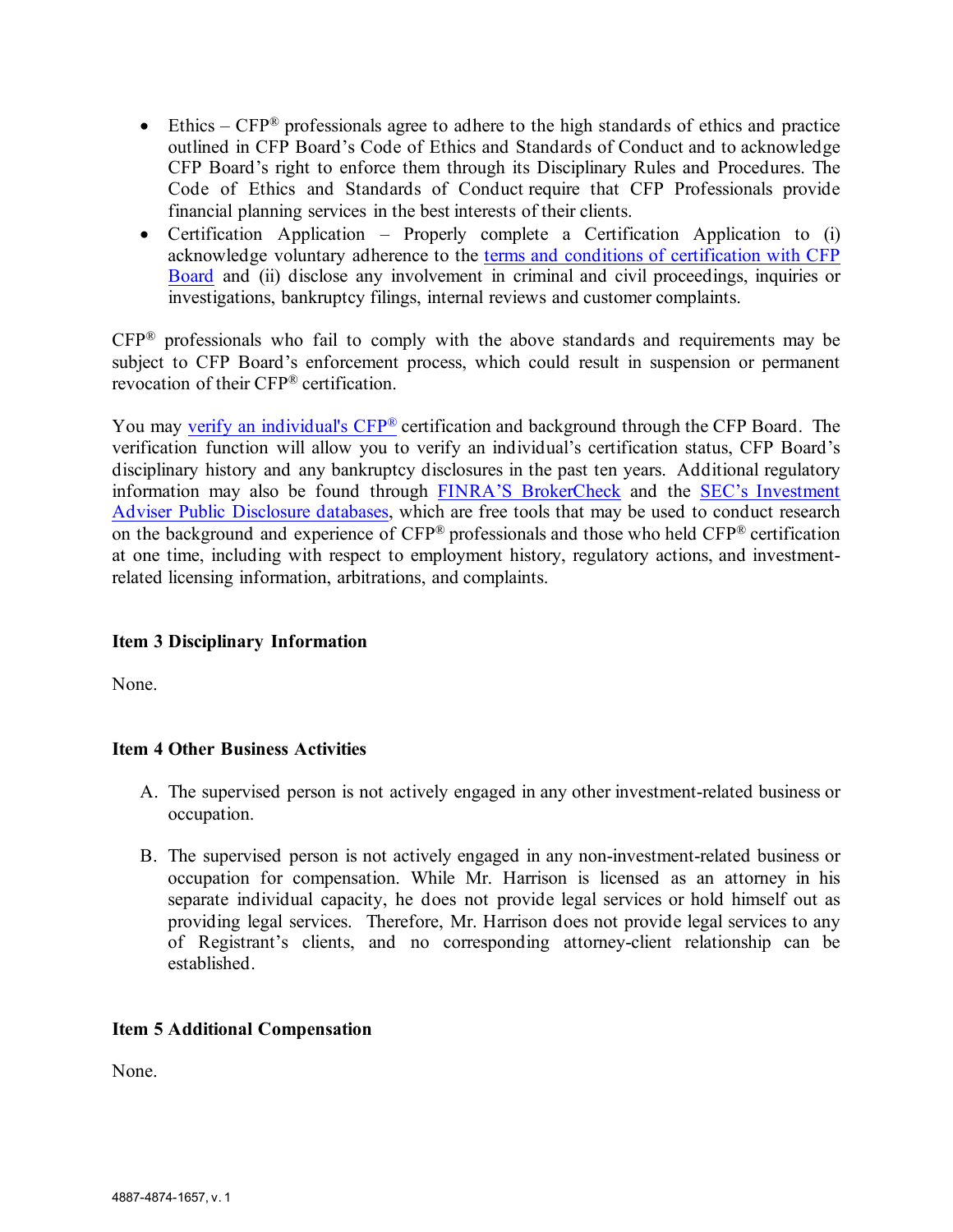#### **Item 6 Supervision**

The Registrant provides investment advisory and supervisory services in accordance with current state regulatory requirements. The Registrant's Chief Compliance Officer, Kristofer Harrison**,** is primarily responsible for overseeing the activities of the Registrant's supervised persons. Mr. Harrison also monitors accounts and conducts account reviews on at least an annual basis. Should a client have any questions regarding the Registrant's supervision or compliance practices, please contact Mr. Harrison at (570) 586-1064.

### **Item 7 State-Registered Investment Advisors**

- A. Mr. Harrison has never been involved in an arbitration proceeding or a civil, selfregulatory, or administrative proceeding.
- B. Mr. Harrison has never been the subject of a bankruptcy petition.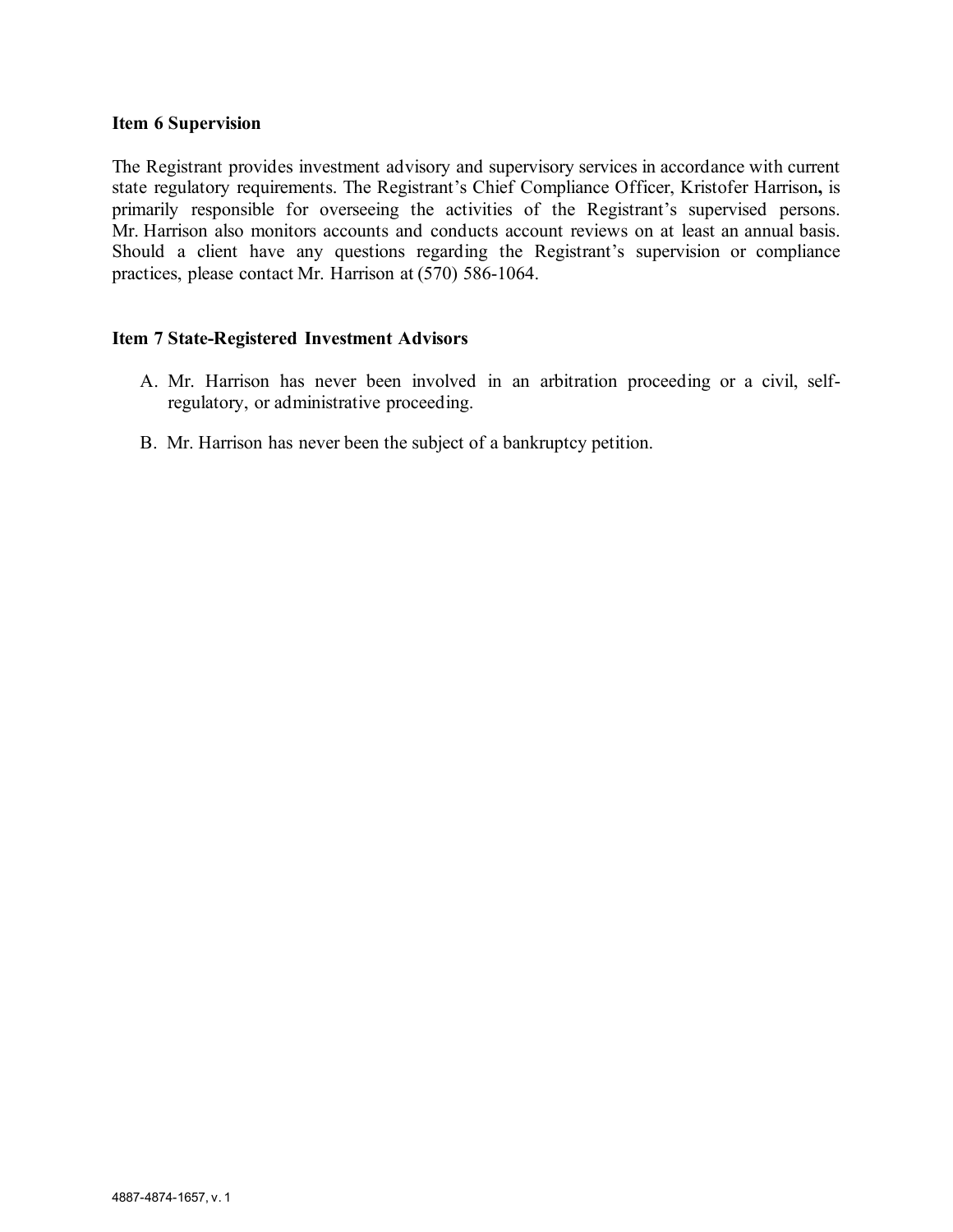A.

# **Mary Jule A. Roginski**

Northeastern Financial Consultants, Inc.

ADV Part 2B, Brochure Supplement Dated: March 14, 2022

# Contact: Kristofer Harrison, Chief Compliance Officer 3 Abington Executive Park, Suite 1 S. Abington Township, Pennsylvania, 18411 www.nefci.com

B.

**This brochure supplement provides information about Mary Jule A. Roginski that supplements the Northeastern Financial Consultants, Inc. brochure; you should have received a copy of that brochure. Please contact Kristofer Harrison, Chief Compliance Officer at (570) 586-1064 if you did** *not* **receive Northeastern Financial Consultants, Inc.'s brochure or if you have any questions about the contents of this supplement.**

**Additional information about Mary Jule A. Roginski is available on the SEC's website at www.adviserinfo.sec.gov.** 

## **Item 2 Education Background and Business Experience**

Mary Jule A. Roginski was born in 1967. Ms. Roginski graduated from Marywood College in 1988, with a Bachelor of Science degree in Secondary Math Education. Since July of 2011, Ms. Roginski has been a Paraplanner at Northeastern Financial Consultants, Inc. From November of 1997 to June of 2011, Ms. Roginski was a paraplanner at Ameriprise/RVSLife Insurance Company.

# **Item 3 Disciplinary Information**

None.